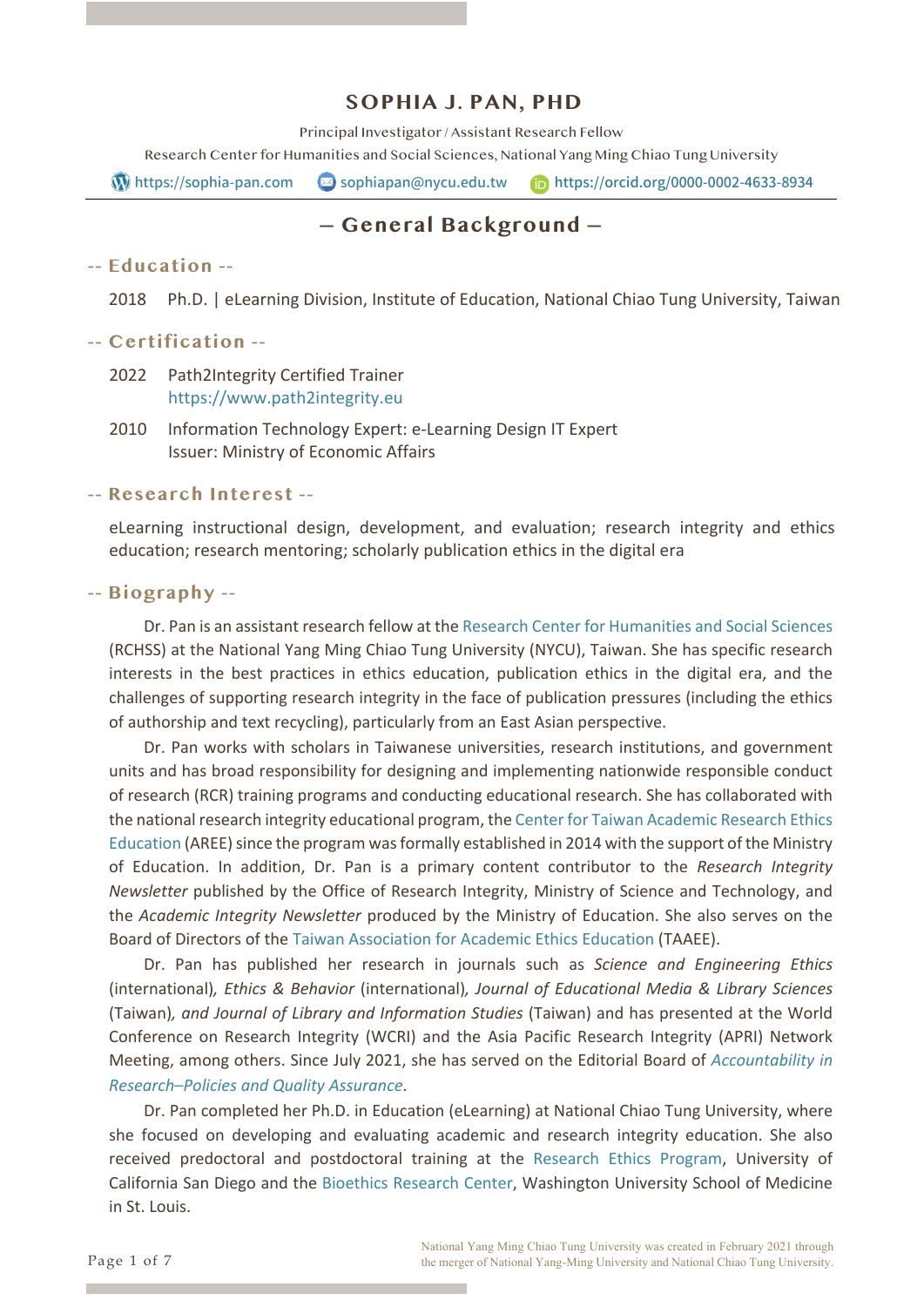# **─ Experience and Service ─**

### **-- Experience (2016–** )**--**

| $2020 - 11 - present$   | Assistant Research Fellow   Research Center for Humanities and Social<br>Sciences, National Yang Ming Chiao Tung University                      |
|-------------------------|--------------------------------------------------------------------------------------------------------------------------------------------------|
| $2020 - 08 - 2020 - 10$ | Postdoctoral Researcher   Research Center for Humanities and Social<br>Sciences, National Chiao Tung University                                  |
| $2019 - 08 - 2020 - 06$ | Postdoctoral Researcher   Bioethics Research Center at the Department of<br>Medicine, Washington University School of Medicine in St. Louis, USA |
| $2018 - 11 - 2019 - 07$ | Postdoctoral Researcher   eLearning Division, Institute of Education,<br>National Chiao Tung University                                          |
| $2016 - 04 - 2017 - 04$ | Visiting Graduate Student   Research Ethics Program at the Department of<br>Pathology, University of California San Diego, USA                   |

## **-- Publishing Service (International) --**

|      | 2021-07 - present Editorial Board   Accountability in Research-Policies and Quality<br>Assurance (Covered in SCIE-Category of Medical Ethics)                                                                                                                                                        |
|------|------------------------------------------------------------------------------------------------------------------------------------------------------------------------------------------------------------------------------------------------------------------------------------------------------|
| 2020 | - present Ad Hoc Peer Reviewer, including                                                                                                                                                                                                                                                            |
|      | Science and Engineering Ethics (Covered in SCIE-History & Philosophy of<br>Science and SSCI-Ethics)<br>Open Research Europe (A platform for Horizon 2020 by F1000 Research Limited<br>on behalf of the European Commission)<br>SIG-Online Teaching and Learning, The Annual Meetings of the American |
|      | <b>Educational Research Association (AERA)</b>                                                                                                                                                                                                                                                       |

### **-- Collaboration (International) --**

2020-10 – 2022-04 Local Program Coordinator | Path2Integrity Train-the-Trainers Program

## **-- Effective Membership --**

| $2022-03$ – present   | Member   American Educational Research Association (AERA) & AERA's<br>special interest groups (SIGs): Instructional technology; Online teaching<br>and learning; Technology, instruction, cognition, and learning |
|-----------------------|-------------------------------------------------------------------------------------------------------------------------------------------------------------------------------------------------------------------|
| $2022-03$ – present   | Member   International Center for Academic Integrity (ICAI)                                                                                                                                                       |
| $2020-08$ – present   | <b>Director &amp; Member   Taiwan Association for Academic Ethics Education</b>                                                                                                                                   |
| $2020 - 01 - present$ | Member   Association for Practical and Professional Ethics (APPE), USA                                                                                                                                            |
| $2020-02$ – present   | <b>Member &amp; Contributor   APPE Research Integrity Scholars-Educators (RISE)</b>                                                                                                                               |
|                       | Consortium, USA                                                                                                                                                                                                   |

## **-- Academic Service (Taiwan) --**

| $2020-08$ – present   | <b>Director</b>   Taiwan Association for Academic Ethics Education        |
|-----------------------|---------------------------------------------------------------------------|
| $2020-08$ – present   | <b>Primary Author</b>   Academic Integrity eNewsletter, published by      |
|                       | Department of Higher Education, Ministry of Education                     |
| $2018-06$ – present   | <b>Primary Author</b>   Research Integrity newsletter, Office of Research |
|                       | Integrity, Ministry of Science and Technology                             |
| $2015 - 10$ – present | <b>Nationwide Lecturer of Research Integrity Training</b>                 |
|                       |                                                                           |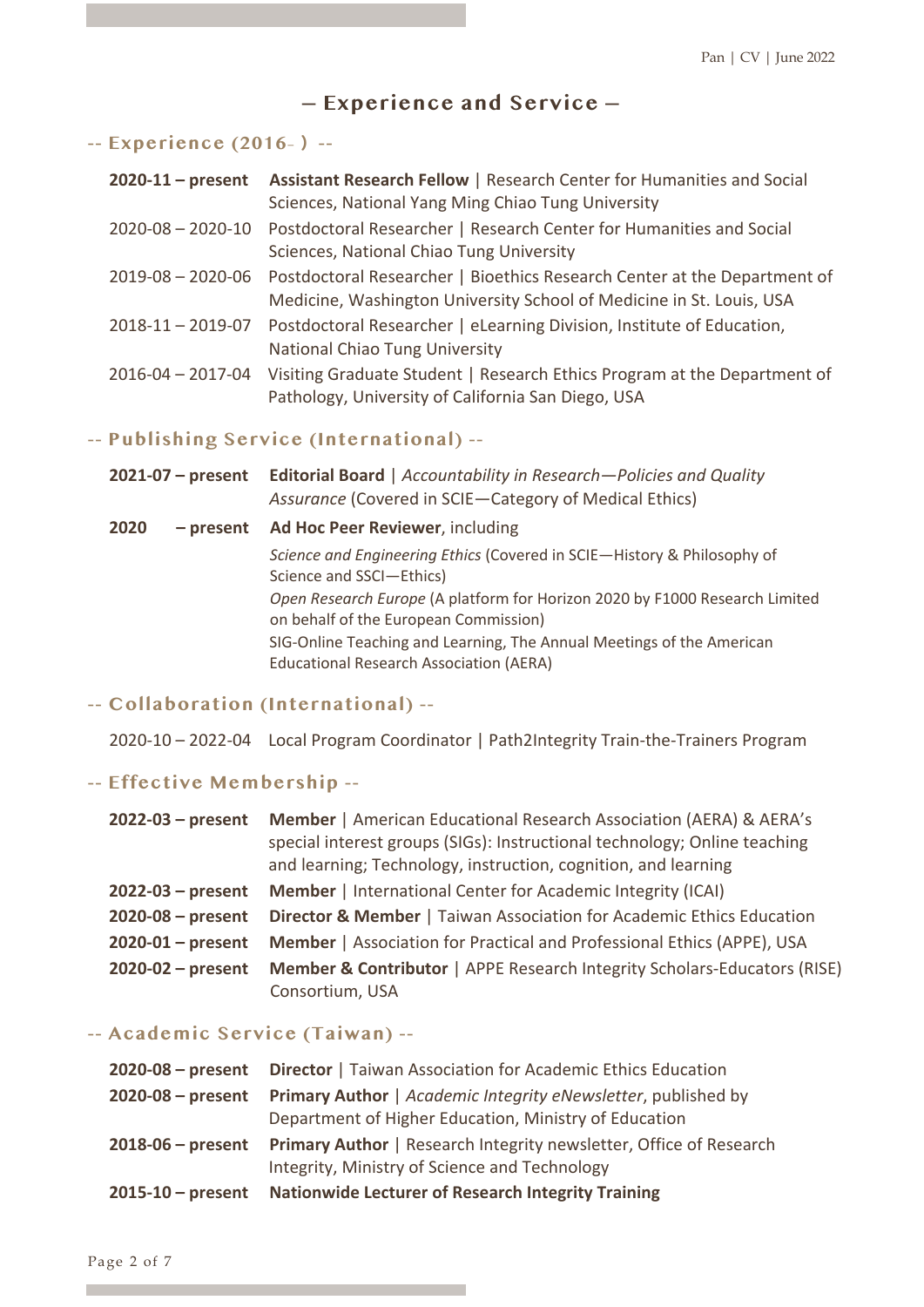| 2014<br>– present | <b>Project Executive Secretary &amp; Instructional Designer   Center for Taiwan</b>     |
|-------------------|-----------------------------------------------------------------------------------------|
|                   | Academic Research Ethics Education, Ministry of Education of Taiwan                     |
|                   | 2018-11 - 2020-04 Draft Committee   Taiwan Code of Conduct for Research Integrity 2020, |
|                   | Published by University System of Taiwan (ISBN : 978-986-85735-3-6)                     |

## **─ Honor and Award (2015– ) ─**

- 2017-05 Poster Award—Third Prize, Poster*: The changes to the institutional research climate before and after the implementation of a nationwide research ethics education project in Taiwan*, The 5<sup>th</sup> World Conference on Research Integrity 2017, Amsterdam, Netherlands
- 2017-04 2017 The 7<sup>th</sup> Annual Integrity Awards: Research Integrity Award-Graduate Student Recipient, University of California San Diego, USA
- 2015-05 Selected Attendee of the 1<sup>st</sup> Doctoral Forum, The 4<sup>th</sup> World Conference on Research Integrity 2015, Rio de Janeiro, Brazil (May 31st)

## **─ Research Projects ─**

### -- Ongoing --

**2021 – 2023** *The best choice among all good options: Developing and implementing a research integrity curriculum focusing on fostering students' professional decision-making by using an educational digital storytelling strategy* Grant Program: Research Projects for Junior Researchers, Ministry of Science and Technology (MOST) of Taiwan

### -- Closed --

- 2019 2020 *Serial study of mentorship instruction for early-career principal investigators: Needs assessment and design of interactive learning materials* Research Institution: Department of Medicine, Washington University School of Medicine in St. Louis Grant Program: Postdoctoral Research Abroad Program, Ministry of Science and Technology (MOST) of Taiwan
- 2016 2017 *The use of MOOCs for responsible conduct of research (RCR) education: The design and development of online Chinese instructional materials for higher-education students in Taiwan* Research Institution: Department of Pathology, UC San Diego Grant Program: Graduate Student Abroad Program, Ministry of Science and Technology (MOST) of Taiwan

## **─ Semester-Length Teaching ─**

- **2022-02 – 2022-06** A*cademic Research Ethics: Principles and Case Studies* (DWA1080) | Arete Honors Program, National Yang Ming Chiao Tung University, Taiwan 2021-09 – 2022-01 *Academic Writing and Research Integrity* | Self-Directed Learning Program, National Hsinchu Girls' Senior High School
- 2021-02 2021-06 *Seminar in E-learning: Academic Writing and Integrity* (IED5224) | Institute of Education, National Chiao Tung University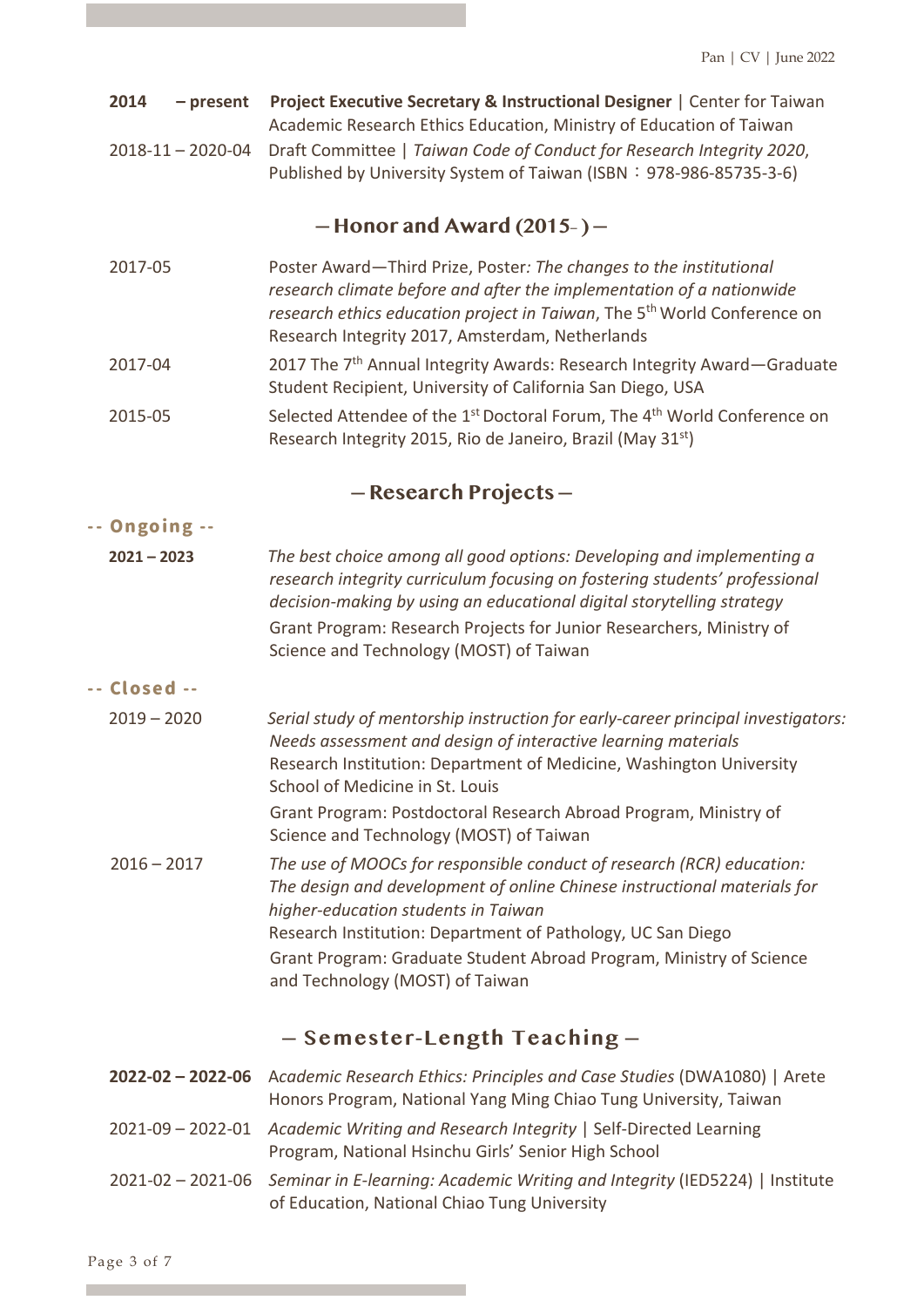## **─ Publication (2015– ) ─**

#### **-- Journal Papers--**

Chou, C., **Pan, S. J.-A.**, & Hsueh, M.-L. (2022, ahead-of-print). Assessment criteria for research misconduct: Taiwanese researchers' perceptions. *Accountability in Research*. https://doi.org/10.1080/08989621.2022.2071155

**IF: 2.622**. Rank: 6/16, Top 37.5% of SCIE—Medical Ethics in 2020 JCR.

**Pan, S. J.-A.** (2022). The publication ethics of preprints and preprints' influence on knowledge dissemination during the COVID-19 pandemic. *Journal of Educational Media & Library Sciences*, *59*(1), 35–71. https://doi.org/10.6120/JoEMLS.202203\_59(1).0040.OR.BM

Published in Chinese with an extended abstract and supplementary slides in English. **Rank: Tier 1 Journal of Education** in 2019 Taiwan Social Sciences Citation Index.

Chou, C., & **Pan, S. J.-A.**\* (2022, In press). Analyses of US National Science Foundation's suspected incidents of noncompliance in research: 1989—2019. *Journal of Library and Information Studies*, *20*(1). https://jlis.lis.ntu.edu.tw/files/journal/20220122-Pre1.pdf \*corresponding author

Published in Chinese with an extended abstract in English. **Rank: Tier 1 Journal of Education** in 2019 Taiwan Social Sciences Citation Index.

Pan, S. J.-A. (2021). Taiwanese and American graduate students' misconceptions regarding responsible conduct of research: A cross-national comparison using a two-tier test approach. *Science and Engineering Ethics*, 27, article 20. https://doi.org/10.1007/s11948-021-00297-7

**IF: 3.525**. Rank: 3/63, Top 4.76% of SCIE—History & Philosophy of Science in 2020 JCR; Rank: 9/56, Top 16.07% of SSCI—Ethics in 2020 JCR.

**Pan, S. J.-A.**, & Chou, C. (2020). Taiwanese researchers' perceptions of questionable authorship practices: An exploratory study. *Science and Engineering Ethics, 26*, 1499–1530. https://doi.org/10.1007/s11948-020-00180-x

**IF: 2.787**. Rank: 2/63, Top 3.17% of SCIE—History & Philosophy of Science in 2019 JCR; Rank: 4/55, Top 7.27% of SSCI—Ethics in 2019 JCR.

Chou, C., & **Pan, S. J.-A.** (2020). Self-plagiarism in academic writing: Concepts, cases, regulations, and best practices. *Journal of Library and Information Studies, 18*(2), 43–72. http://doi.org/10.6182/jlis.202012\_18(2).043

Published in Chinese with an extended abstract in English. **Rank: Tier 1 Journal of Education** in 2019 Taiwan Social Sciences Citation Index.

Hsueh, M. L., **Pan, S. J-A.**, & Chou, C. (2020). A preliminary investigation of Taiwanese researchers' (mis)understandings of academic ethics: Taking the reported cases relating to plagiarism, improper citations, and self-plagiarism by the Ministry of Science and Technology as examples. *Journal of Educational Media & Library Sciences, 57*(2), 149–185. http://doi.org/10.6120/JoEMLS.202007\_57(2).0042.RS.BM

Published in Chinese with an extended abstract and supplementary slides in English. **Rank: Tier 1 Journal of Education** in 2019 Taiwan Social Sciences Citation Index.

**Pan, S. J.-A.**, & Chou, C. (2015). Using a two-tier test to examine Taiwanese graduate students' misunderstanding of responsible conduct of research. *Ethics & Behavior, 25*(6), 500–527. http://doi.org/10.1080/10508422.2014.987921

**IF: 0.444**, Rank: 39/52, Top 75% of SSCI—Ethics in 2014 JCR.

#### **-- Commentary --**

Hsueh, M. L., **Pan, S. J-A.**, & Chou, C. (2019). The development of assessment criteria for research misconduct. *Taiwan Educational Review Monthly, 8* (12), 68–75. [Published in Chinese] http://www.ater.org.tw/journal/article/8-12/free/01.pdf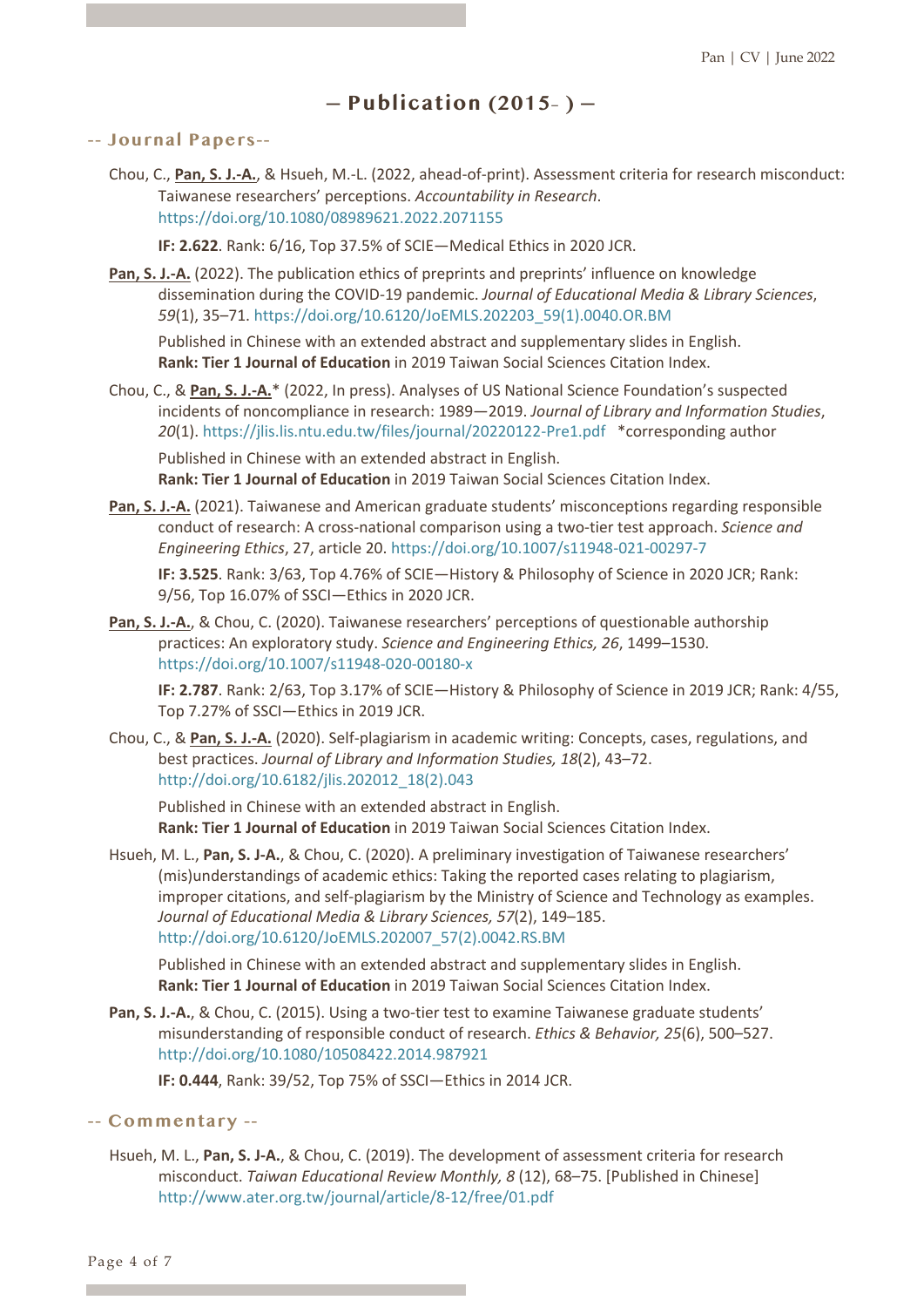#### **-- Peer Review Report --**

**Pan, S. J.-A.** (September 14, 2021). Peer review report for: The development of a four-tier test to evaluate research integrity training [version 1; peer review: 1 approved, 1 approved with reservations]. *Open Research Europe*, 1:90. https://doi.org/10.21956/openreseurope.14409.r27517

#### **-- Book Chapters --**

Chou., C. (Editor) (2020). *Research integrity and academic ethics: Compass to the responsible conduct of research.* Higher Education Publishing. https://doi.org/10.3966/9789862662076 [Published in Chinese]

#### **Pan, S. J.-A.: Co-author of 8 chapters**:

Chapter 1: Introduction to Research Integrity: Definitions and Concepts Chapter 2: Professional Norms and Personal Responsibility of Research Integrity Chapter 3: Government Regulations and Policies of Research Integrity Chapter 4: Research Misconduct: General Definitions and Types Chapter 5: Research Misconduct: Fabrication and Falsification Chapter 7: Self-Plagiarism: Unauthorized Duplicated Publication Chapter 10: Definition and Principles of Scholarly Authorship Chapter 11: Introduction to Research Data Management

## **─ Media Products (Screenwriting) ─**

- 2022 Video: *Things to watch out for in research proposal submissions*  Filming in Chinese with English subtitles: https://youtu.be/x0za8tTwErM
- 2022 Video: *What thesis advisors must be vigilant for*  Filming in Chinese with English subtitles: https://youtu.be/EwIavF5mFZw
- 2021 Video: *Degree Thesis—Integrity* Filming in Chinese with English subtitles: https://youtu.be/GBIAmLcfDbc
- 2020 Video: *Piles of information—An introduction to ethical issues in research essay writing for high school students* Filming in Chinese with English subtitles: https://youtu.be/5J3h8MIYI1w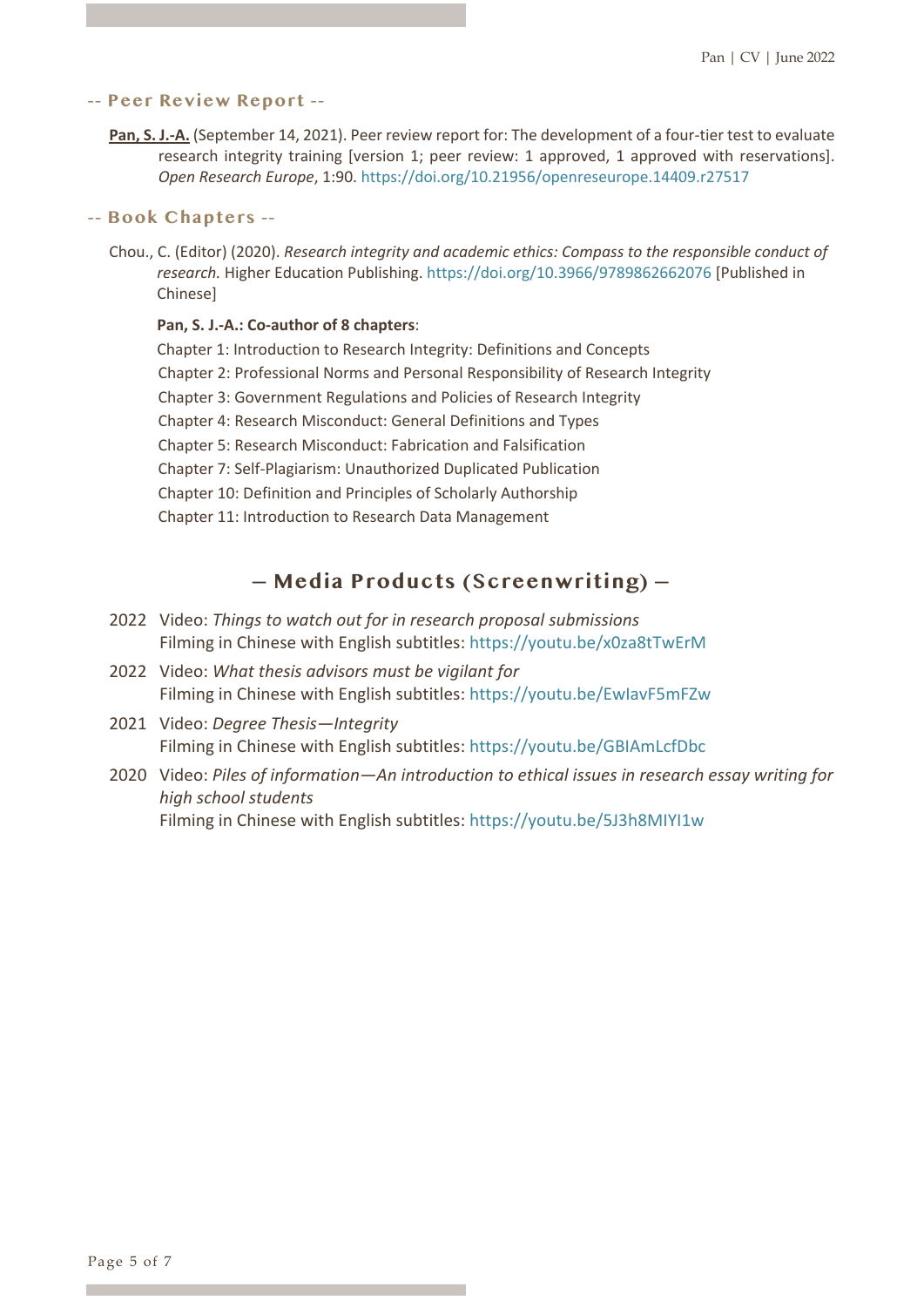### **─ Invited Talks (International)─**

- **Pan, S. J.-A.** (2022, May). *Teaching research integrity through what students have known: The implementation of educational diagnostic assessments.* Presented at the 7<sup>th</sup> World Conference on Research Integrity 2022 (7<sup>th</sup> WCRI 2022), Cape Town, South Africa. May 29-June 1, 2022. https://doi.org/10.5281/zenodo.6582846 **(Invited Plenary Keynote Speaker)**
- **Pan, S. J.-A.** (2022, March). *Supporting research integrity administrators' professional decision-making:*  Taiwan's experience. Presented at the 1<sup>st</sup> Inaugural Virtual International Convention for Research Administrators (VICRA), Society of Research Administrators International (SRAI), Virginia, USA [virtual conference]. March 1– 3, 2022. (**Invited Speaker**)
- **Pan, S. J.-A.** (2021, February). *Preventing research misconduct through education: The 2020 plagiarism*  case. Presented at the 4<sup>th</sup> 2021 Asia Pacific Research Integrity (APRI) Network Meeting, Seoul, Korea [virtual conference]. February 25, 2021. https://doi.org/10.5281/zenodo.6352231 **(Invited Plenary Session Speaker)**

### **─ Conference Presentation (International; 2016– ) ─**

- **Pan, S. J.-A.** (2022, May). *East Asian graduate students' experiences of scholarly authorship in biological*  and biomedical sciences research: Preliminary results. Presented at the 7<sup>th</sup> World Conference on Research Integrity 2022 (7<sup>th</sup> WCRI 2022), Cape Town, South Africa. May 29-June 1, 2022.
- **Pan, S. J.-A.** (2020, February). *The first decade of RCR education in Taiwan: Reflection from an early-career*  scholar. Presented at the Responsible Conduct of Research Education Panel, The 29<sup>th</sup> Annual APPE (Association for Practical and Professional Ethics) International Conference, Atlanta, GA. February 20–23, 2020.
- **Pan, S. J.-A.**, & Chou, C. (2019, June). *Taiwanese and US graduate students' alternative concepts of responsible conduct of research: A comparison study*. Paper presented at the 6<sup>th</sup> World Conference on Research Integrity (WCRI), Hong Kong. June 2–5, 2019.
- Chou, C., **Pan, S. J.-A.**, & Kao, C.-L. (2019, June). *Perception of research integrity on Taiwan university*  campuses: A comparison of administrators, faculties, and students. Paper presented at the 6<sup>th</sup> World Conference on Research Integrity (WCRI), Hong Kong. June 2–5, 2019.
- **Pan, S. J.-A.**, Chou, C., & Kao, C.-L. (2017, May). *The changes to the institutional research climate before and after the implementation of a nationwide research ethics education project in Taiwan*. Poster presented at the 5<sup>th</sup> World Conference on Research Integrity (WCRI), Amsterdam, Netherlands. May 28–31, 2017. **(Poster Award: Third Prize)**
- Chou, C., **Pan, S. J.-A.**, & Lin C.-H. (2017, May). *Can humorous visuals enhance college students' learning performance and interest in research ethics?* Paper presented at the 5<sup>th</sup> World Conference on Research Integrity (WCRI), Amsterdam, Netherlands. May 28–31, 2017.
- Chou, C., **Pan, S. J.-A.**, & Kao, C.-L. (2017, Feb). *Evidence-based development of a research ethics course in Taiwan*. Paper presented at the 3rd 2017 Asia Pacific Research Integrity (APRI) Network Meeting, Hong Kong. February 20–22, 2017.
- **Pan, S. J.-A.**, & Chou, C. (2016, July). *Graduate students' attitudes toward academic integrity (AI): The perceptions of social needs, involvement of AI issues, and support of misconduct-prevented actions*. The 31<sup>st</sup> International Congress of Psychology, Yokohama, Japan. July 24–29, 2016. Abstract was published in Special Issue: International Journal of Psychology, 51(S1), 571.